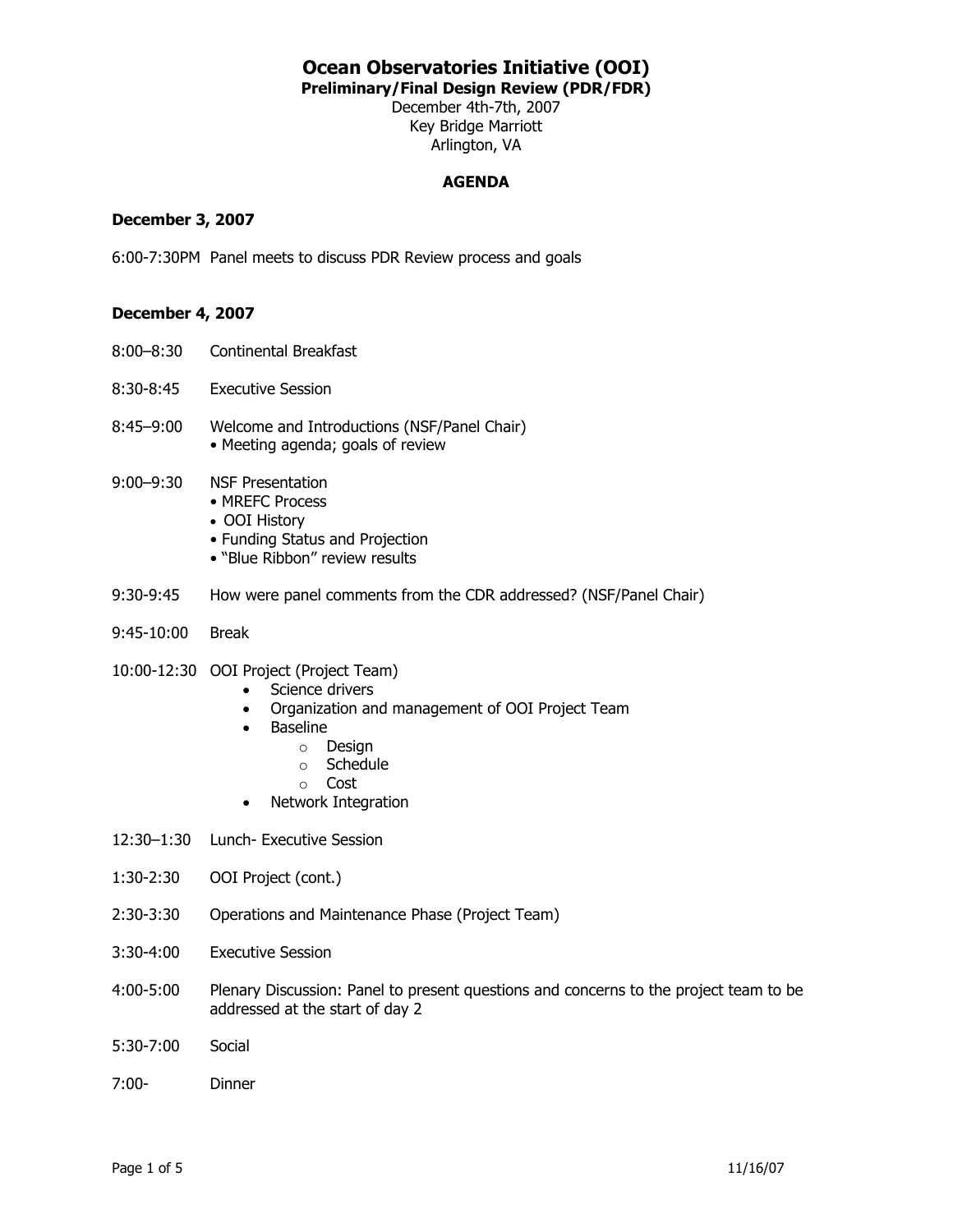**Preliminary/Final Design Review (PDR/FDR)** 

December 4th-7th, 2007 Key Bridge Marriott Arlington, VA

### **AGENDA**

### **December 5, 2007**

- 8:00-8:30 Continental Breakfast
- 8:10-8:30 Executive Session
- 8:30-9:30 Plenary Session: Project Team reports on panel questions and concerns
- 9:30-1:00 Breakout Groups (Lunch in Breakouts):
	- Breakout Session I Programmatic
		- OOI Network
			- o Program Management
			- o Education and Outreach
			- o Safety and Environmental
		- Cyberinfrastructure
			- o Management
			- o Cost
			- o Schedule
			- o Risk
		- Coastal/Global Scale Nodes
			- o Management
			- o Cost
			- o Schedule
			- o Risk
		- Regional Scale Nodes
			- o Management
			- o Cost
			- o Schedule
			- o Risk
	- Breakout Session II Technical
		- OOI Network
			- o Science Requirements
			- o Network Design development and implementation
		- Cyberinfrastructure
			- o High level requirements
			- o Architecture
			- o Concept of Operations
			- o Network Design development and implementation
		- Coastal/Global Scale Nodes
			- o Science requirements development
			- o Network Design development and implementation
		- Regional Scale Nodes
			- o Science requirements development
			- o Network Design development and implementation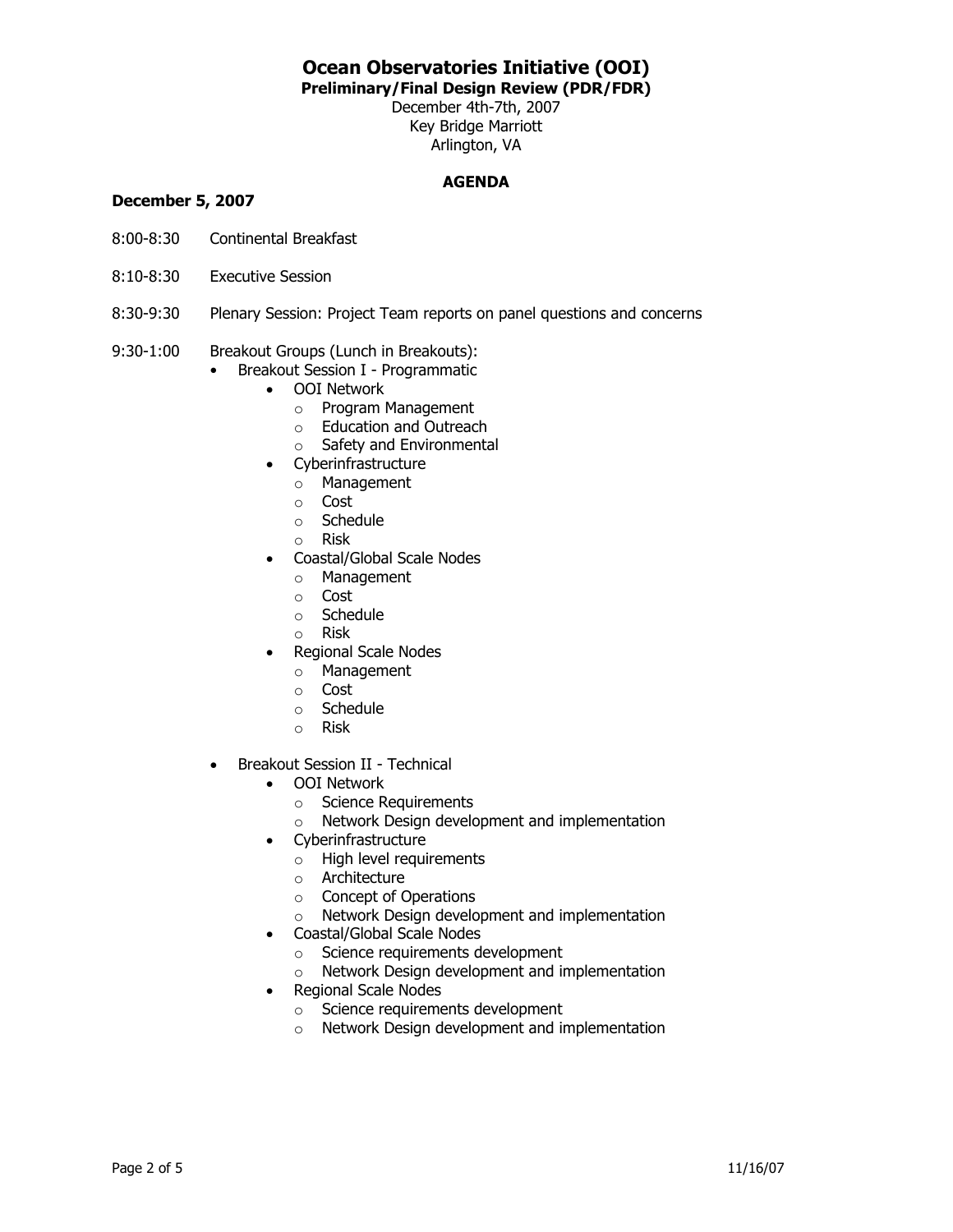**Preliminary/Final Design Review (PDR/FDR)** 

December 4th-7th, 2007 Key Bridge Marriott Arlington, VA

### **AGENDA**

- 1:00-3:00 Network Integration
	- Systems Engineering
	- Configuration Management
	- QA/QC
	- System integration, testing, acceptance, commissioning
- 3:00-3:15 Break
- 3:15-4:15 Executive Session
- 4:15-5:00 Plenary Session: Panel to present questions and concerns to the project team to be addressed at the start of day 3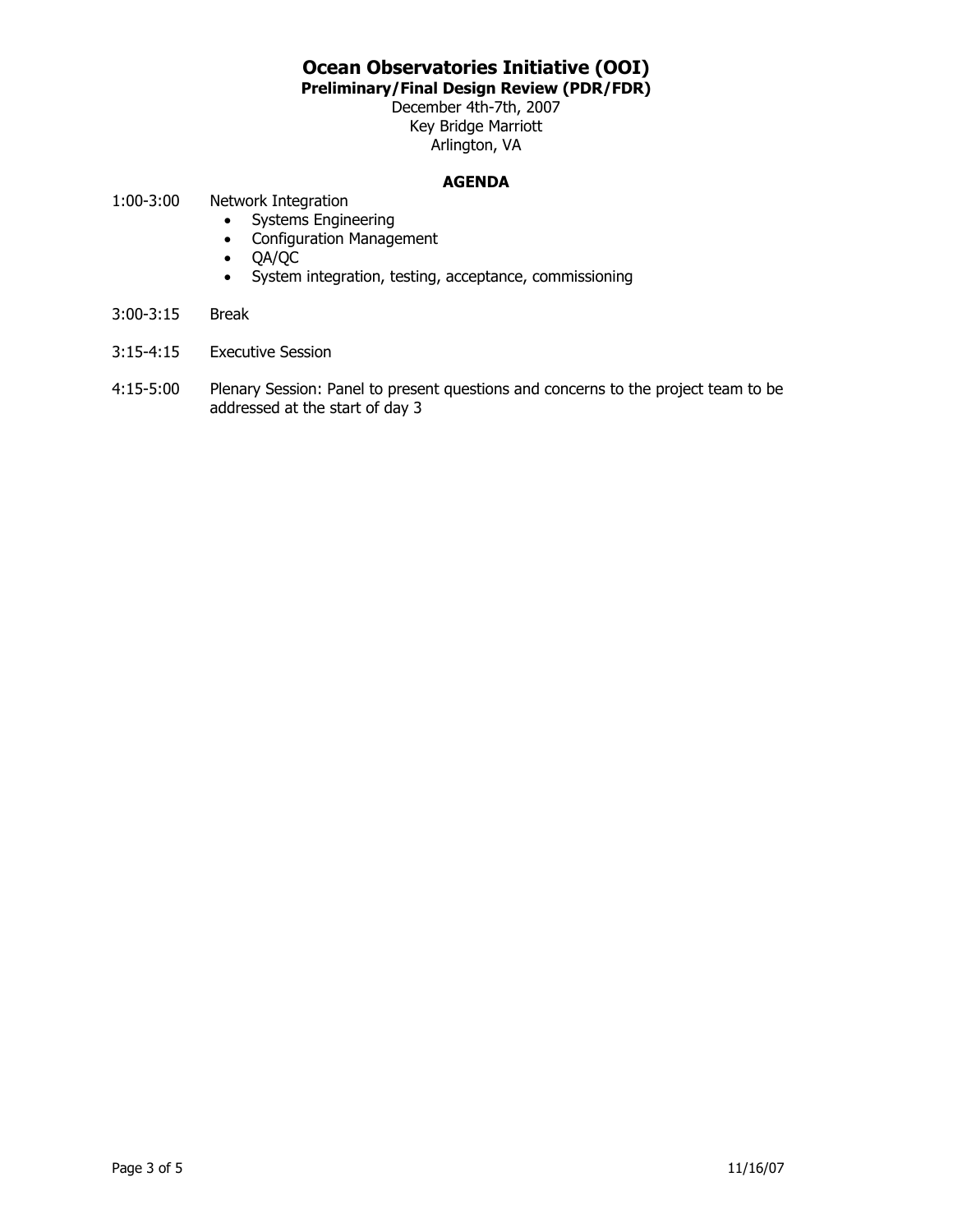**Preliminary/Final Design Review (PDR/FDR)** 

December 4th-7th, 2007 Key Bridge Marriott Arlington, VA

### **AGENDA**

### **December 6, 2007**

- 8:00-8:30 Continental Breakfast
- 8:10-8:30 Executive Session
- 8:30-9:30 Plenary Session: Project Team reports on panel questions and concerns
- 9:30-1:30 Breakout Groups (Lunch in Breakouts):
	- Breakout Session III OOI Network
	- Breakout Session IV Cyberinfrastructure
	- Breakout Session V Coastal/Global Scale Nodes
	- Breakout Session VI Regional Scale Nodes
- 1:30-3:00 Executive Session
- 3:00-5:00 Plenary Panel to present questions and concerns to the project team to be addressed at the start of day 4